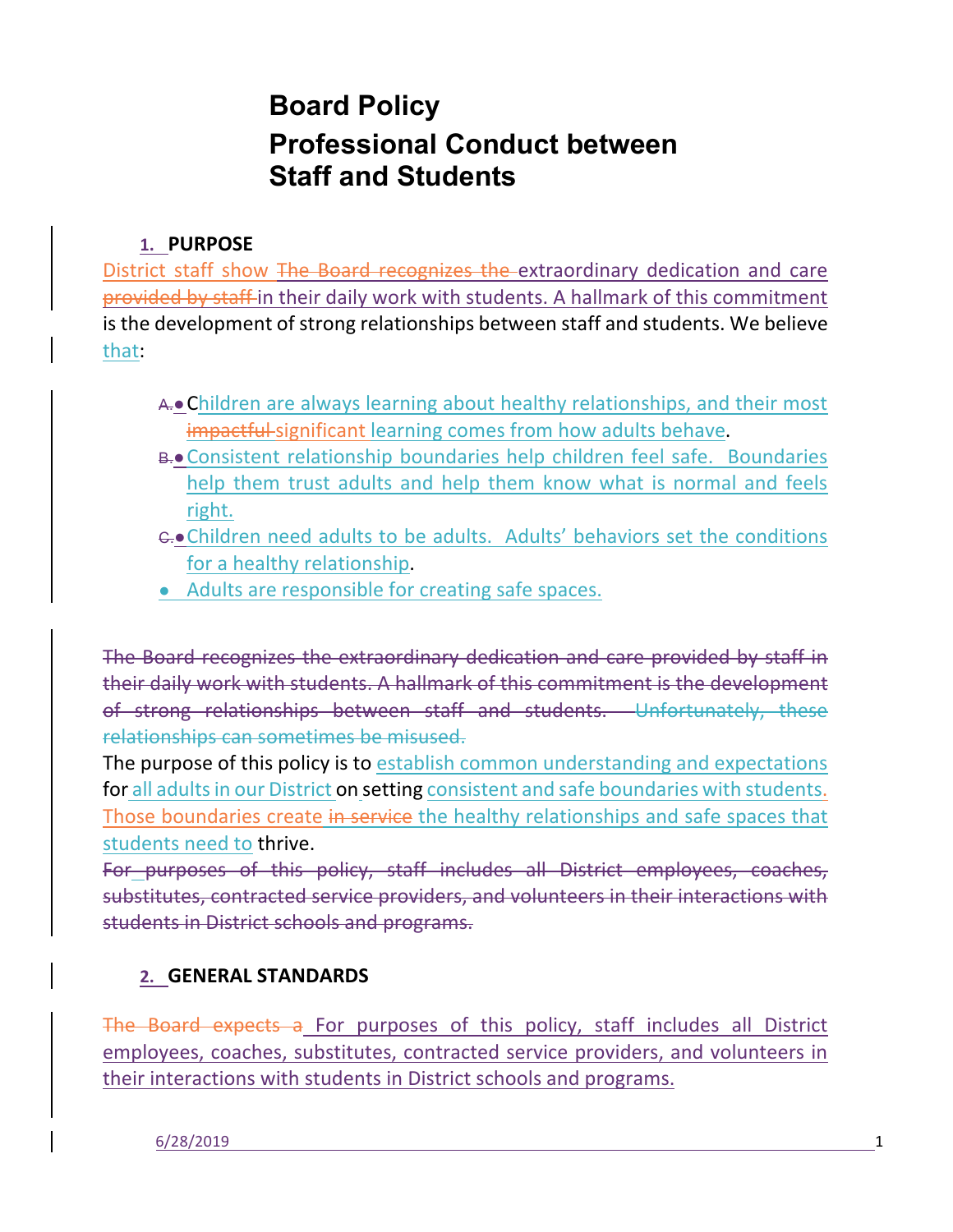All staff to should maintain the highest professional, moral, and ethical standards when interacting with students. In a school-related setting, the interactions and relationships between staff and students must be based upon mutual respect and trust, as well as an understanding of the appropriate boundaries between staff and students in and outside the educational setting.

The Board also recognizes the unique role that vVolunteers also play unique and important roles in students' lives, and that many have relationships outside the school setting.

As such, volunteers are not subject to some of the provisions of this policy, however, the District still expects them to maintain appropriate conduct with students when they are engaged in District--authorized activities.

**1.3. GUIDELINES FOR INTERACTIONS BETWEEN STAFF AND STUDENTS** The interactions and relationships between staff and students should be based upon mutual respect and trust, an understanding of the appropriate boundaries between adults and students in and outside of the educational setting, and consistency with the educational mission of the schools. Staff are required to complete annual training provided by the District on sexual conduct prevention to provide guidance and establish appropriate professional boundaries for studentstaff interactions.

Staff will not intrude on a student's physical and emotional boundaries unless the intrusion is necessary to serve an educational or physical, mental and/or emotional health purpose. An educational purpose is one that relates to the staff's duties in the Delistrict. Any appearance of impropriety should be avoided.

Staff shall use good judgment in their relationships with students beyond their work responsibilities and/or outside the school setting and shall avoid excessive informal and social involvements with individual students. In addition to regular classroom instruction and extracurricular activities, appropriate occasions when staff school personnel, contracted service providers, and volunteers may interact with students beyond the school day include before and after care, tutoring to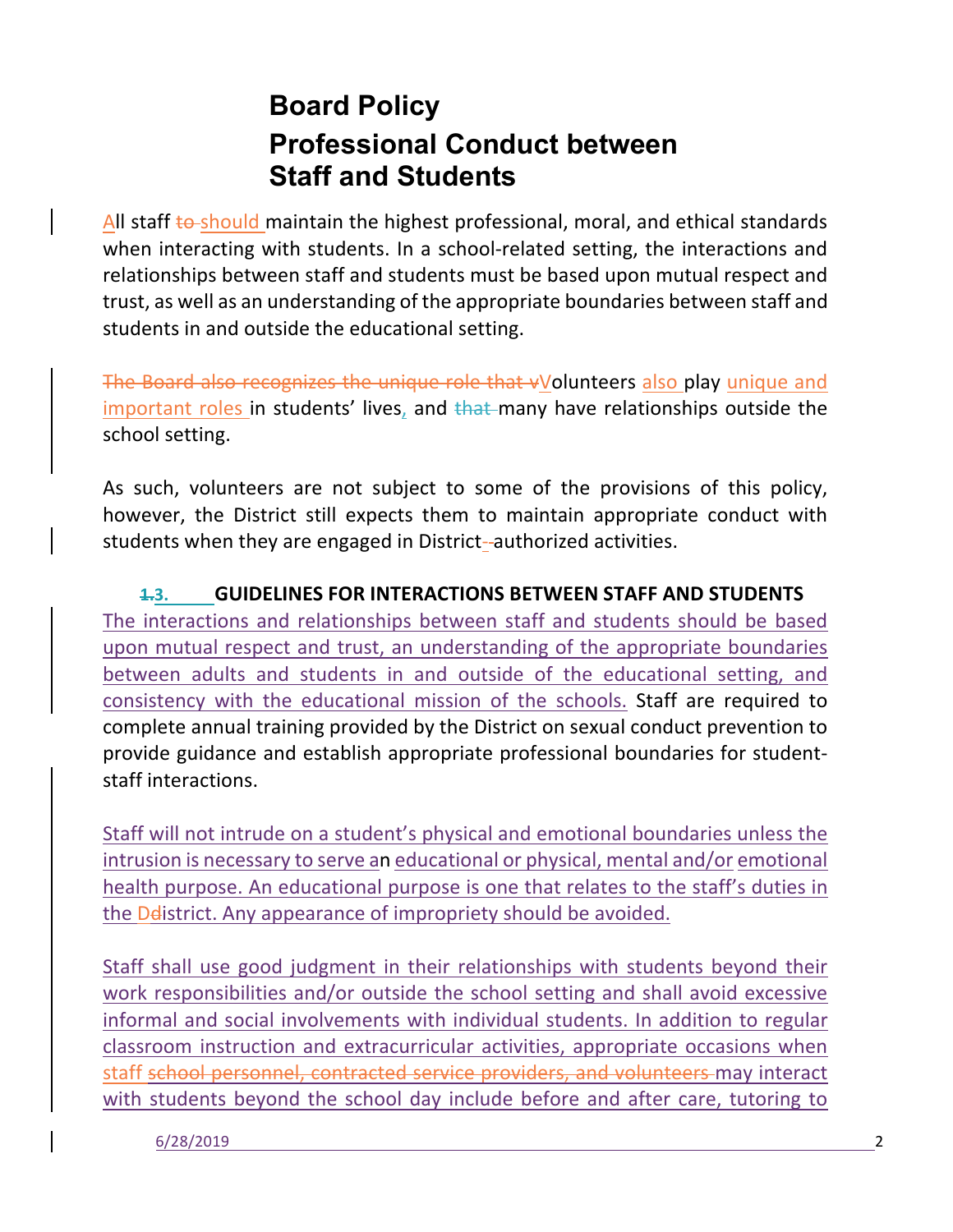improve students' academic skills, mentoring that provides students with positive role models, and hosting school-sanctioned or school-sponsored activities and events that reinforce positive behaviors.

One-to-one tutoring and mentoring offered during school or non-school hours must take place at the school unless the principal or appropriate supervisor has received prior notification of an off-site location. When one-to-one tutoring and or mentoring take place away from the school, written permission from the parent/guardian must be obtained. Volunteers on district property must be under the supervision of a district staff member.

Even during these and similar events during non-school hours, staff school personnel, contracted service providers and volunteers are acting in their professional capacity and must maintain the highest ethical standards.

Staff is expected to use good judgment in their relationships with students at all times. This includes when staff interact with students beyond the staff's work responsibilities and/or

outside the school setting. Staff must avoid any appearance of impropriety, including excessive informal and social involvement with individual students.

Staff members are expected to recognize potential boundary violations and are encouraged to discuss issues with the Title IX Director or their school compliance officer whenever they are unsure whether particular conduct may constitute a violation of this policy. Staff members are also expected to bring their concerns to their supervisor's attention when he/she has reason to believe a student is or may be becoming overly attached to or interested in them.

### **3.4. BOUNDARY BOUNDARY VIOLATIONS**

A boundary violation is behavior or interaction by a staff member with a student that has no legitimate educational purpose and has the potential to abuse or cause harm to the student. Staff is expected to refrain from boundary violations, a.k.a. "boundary invading" behavior.

Examples of conduct that violates professional staff/student boundaries includes, but is not limited, to the following: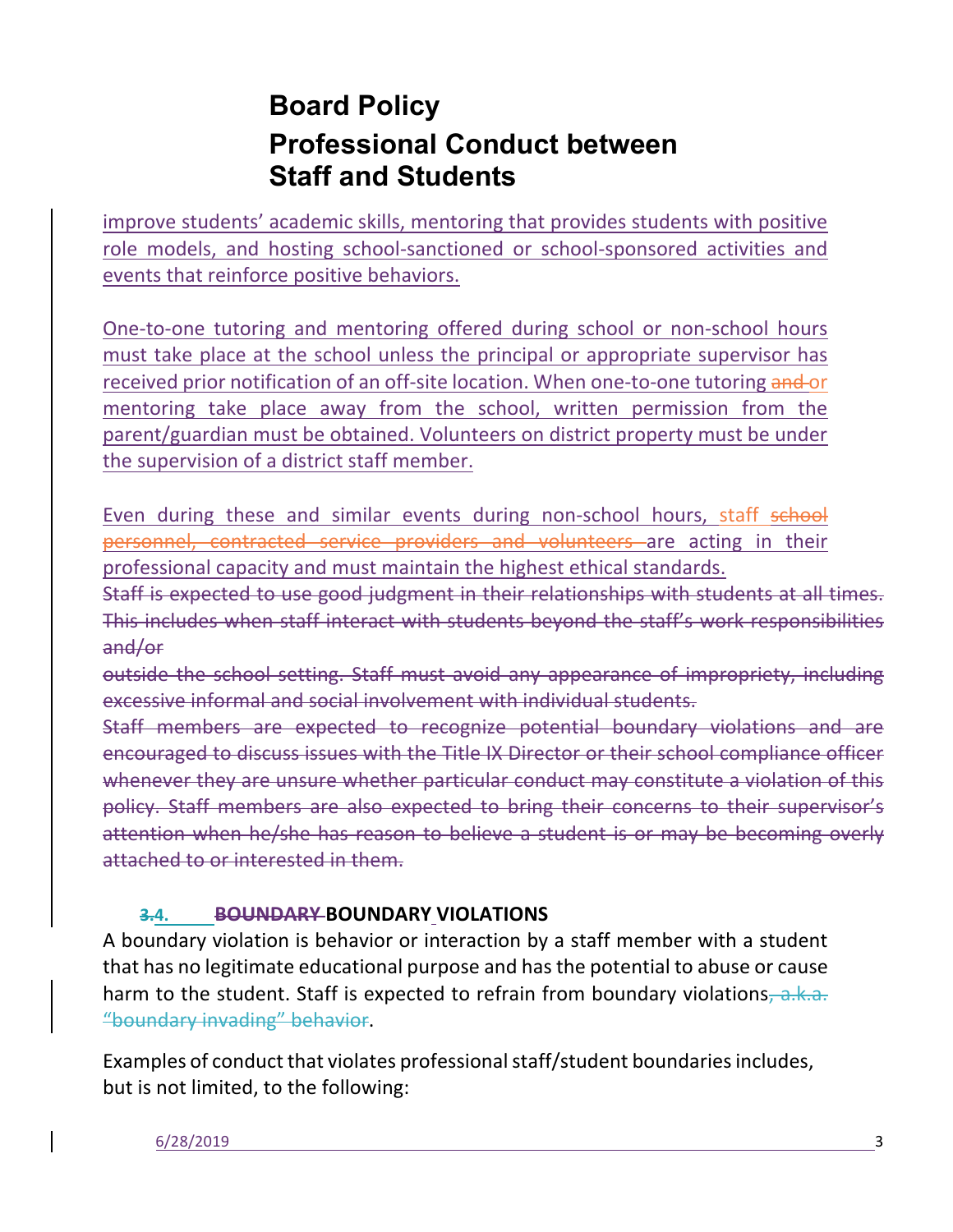- Any type of conduct that would be considered sexual harassment under the District's Non-Discrimination/Anti-Harassment Policy (1.80.020-P);
- Having any sexual physical contact with a student;
- Engaging in a romantic or sexual relationship with a student, even if the student is no longer a minor;
- Dating, flirting with or propositioning a student;
- Showing pornography to a student;
- Discussing, writing, texting, transmitting, and/or displaying material to students about sexual topics unrelated to curriculum or a legitimate educational purpose;
- Banter, allusions, jokes or innuendos of a sexual nature with students;
- Singling out a particular student or students for personal attention and friendship favoritism, special privileges, or exchanging of gifts-beyond the employee-student relationship; in violation of PPS Anti-Harassment Policy 4.30.060-P. or when its purpose is to meet the staff's personal needs rather than the student's needs.
- For non-guidance/counseling staff, encouraging students to confide their personal or family problems and/or relationships. If a student initiates such discussions about the student's personal or family problems, staff are expected to refer the student to seek appropriate guidance from appropriate counseling staff such as their principal or school counselors.  $\text{ln}$ either case, employee involvement should be limited to a direct connection to the student's school performance;
- Inviting individual students to the staff member's home without proper chaperones, and parental notice and approval unless otherwise noted in "Exceptions" section of the policy;
- Favoring Singling out a student for favored treatment or students by giving the studentm special privileges, or exchanging gifts, or other favors;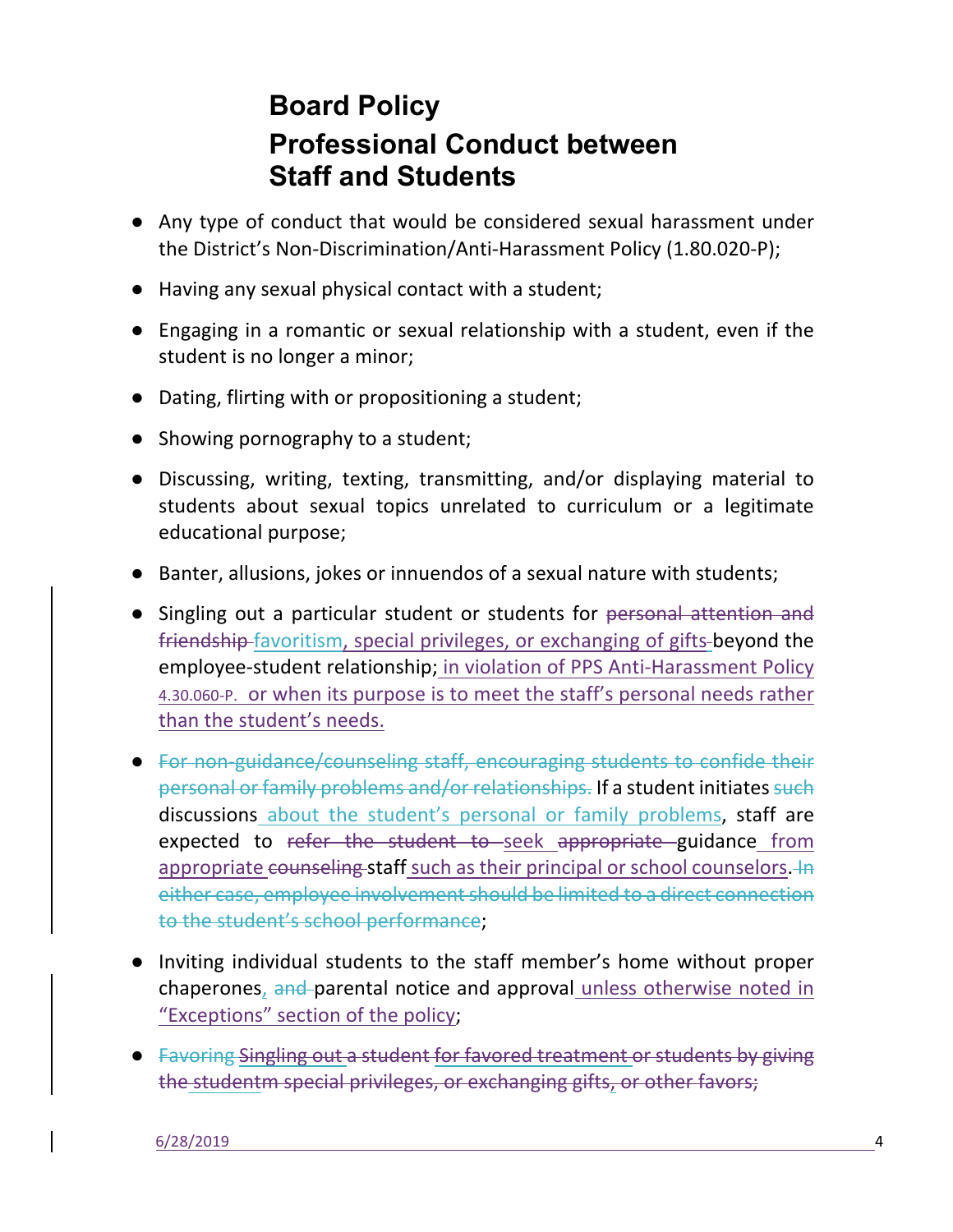- Socializing where Observing students who are consuming alcohol, drugs or tobacco without intervening or reporting the conduct to appropriate personnel;
- Sending or accompanying a student on personal errands or travel unrelated to any legitimate educational purpose;
- Disclosing intimate, or sexual, or other significantly private matters to a student; unless necessary to serve an educational or physical, mental and/or emotional health purpose of the student.
- Sharing personal secrets with a-Telling a student to keep something secret from other adults;
- Addressing students, or permitting students to address staff members with personalized terms of endearment, pet names, or otherwise in an overly familiar manner that may affect appropriate professional boundaries;
- Giving a student a ride alone in a vehicle in a non-emergency situation; and/or;
- Permitting students to engage in boundary-invading behaviors with staff that invade appropriate physical boundaries, e.g., allowing students to giveing shoulder massages to staff or letting allowing students over the 2<sup>nd</sup> grade to sit on a staff member's lap.

### *4. ROMANTIC OR SEXUAL RELATIONSHIPS:*

- **5.** Staff is strictly prohibited from dating a student or entering or attempting to enter into a romantic or sexual relationship with a student, regardless of that student's age. The following conduct is prohibited at all times:
- **6.** Having any sexual physical contact with a student;
- **7.** Engaging in a romantic or sexual relationship with a student, even if the student is no longer a minor;
- 8. Discussing, writing, texting, transmitting, and/or displaying material to students about sexual topics unrelated to curriculum, making sexual jokes or innuendos or engaging in inappropriate banter with a student;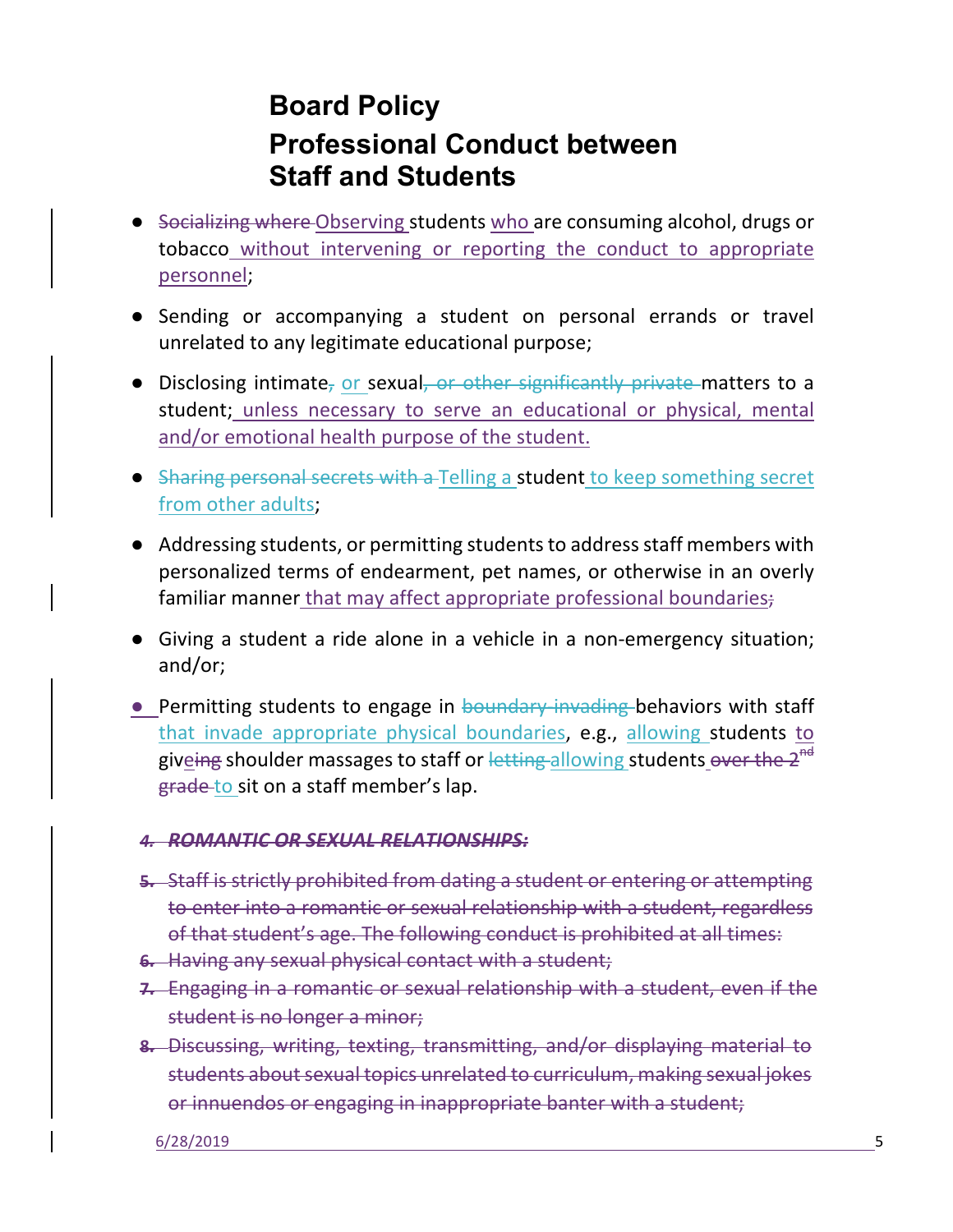- **9.** Flirting with or propositioning a student;
- **10.** Any type of conduct that would be considered sexual harassment under the District's Non-Discrimination/Anti-Harassment Policy (1.80.020-P).
- **11.**

#### *12. OTHER PROHIBITED SOCIAL INTERACTIONS:*

- **13.** The following interactions have serious potential to abuse the staff-student relationship and are prohibited at all times:
- 14. Inviting individual students to the staff's home without proper chaperones and parental notice and approval;
- **15.** Maintaining personal contact with a student outside of school in person or by phone, email, Instant Messenger, or Internet chat rooms, social networking web sites, or letters (beyond homework or other legitimate educational purpose) without notice and approval of District administrator/supervisor and parent/guardian;
- 16. Favoring a student or students by giving them special privileges, or exchanging gifts or other favors;
- **17.** Socializing where students are consuming alcohol, drugs, or tobacco;
- 18. Sending or accompanying a student on personal errands or travel unrelated to any legitimate educational purpose;
- **19.** Disclosing intimate, sexual, or other private matters to a student;
- **20.** Sharing personal secrets with a student;
- **21.** Addressing certain students or permitting certain students to address staff with personalized terms of endearment, pet names, or otherwise in an overly familiar manner.
- 22. Permitting students to engage in boundary-invading behaviors with staff, e.g., students giving shoulder massages to staff, or letting students over the 2 nd grade sit on a Staff's lap.

**23.**

*5. SOCIAL MEDIA and ELECTRONIC COMMUNICATIONS INTERACTION:* The District supports the use of technology to communicate for educational

6/28/2019 6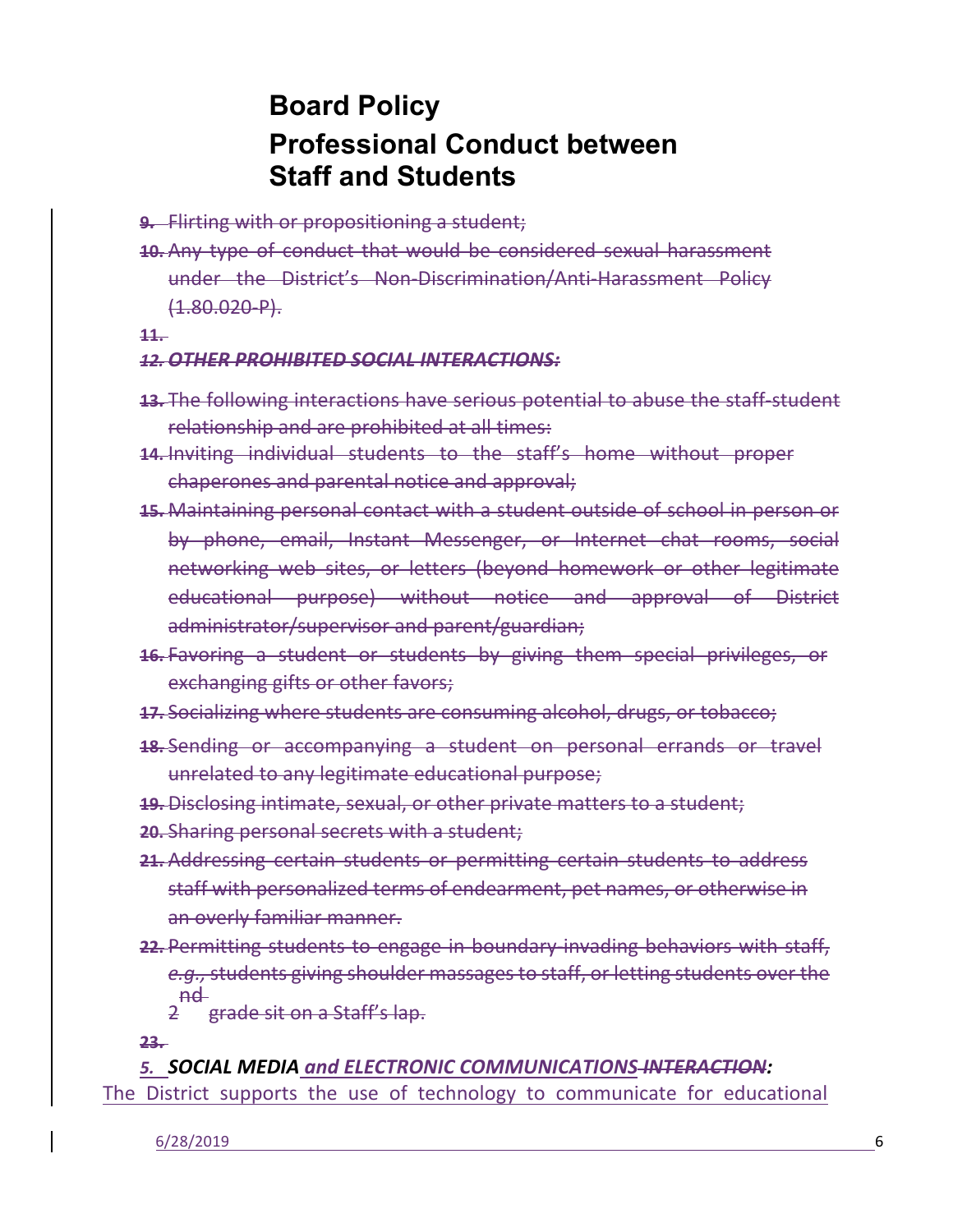purposes. However, district employees acting in their district capacity are prohibited from inappropriate online socializing, phone calls, texting, skyping, instant messaging, or use of any other telecommunications device, or from engaging in any conduct that violates the law, district policies or other generally recognized professional standards. Employees must conduct themselves in ways that do not distract from or disrupt the educational process. Nothing in this policy prohibits employees, faculty, staff or students from the use of approved educational websites if such sites are used solely for educational purposes.

As with all forms of communication, staff is expected to maintain professional boundaries with students when communicating via electronic communications and social media. All communication between staff and students must be for legitimate education-related purposes only and as transparent as possible. Staff shall not communicate with students, for any reason, through use of a medium, blog, or app (software or phone application)-that is designed to eliminate all traces or records of the communication (*e.g.,* Snapchat). Staff should have no expectation of privacy when communicating to students, including on a social media platform (e.g. Facebook, Twitter).

District staff must maintain separate accounts for professional and personal social media use and may follow or accept requests to connect from current students, or non-staff former students, only through their professional social media presence established consistent with the requirements set forth in the Social Media Administrative Directive 8.60.045-AD (X.XX.XX).

All communications with students must be through a PPS-provided email address or on District-approved social media platforms, as described in the District's Acceptable Use Policy (8.60.40) and Social Media Administrative Directive 8.60.045-AD (X.XX.XXX). District staff are prohibited from communicating with current students through social media directly or through private messaging tools without both District approval and parental notice. Likewise, when communicating for professional purposes with other staff or community members, District staff must use their PPS-provided email address and other communication systems and may not use private messaging.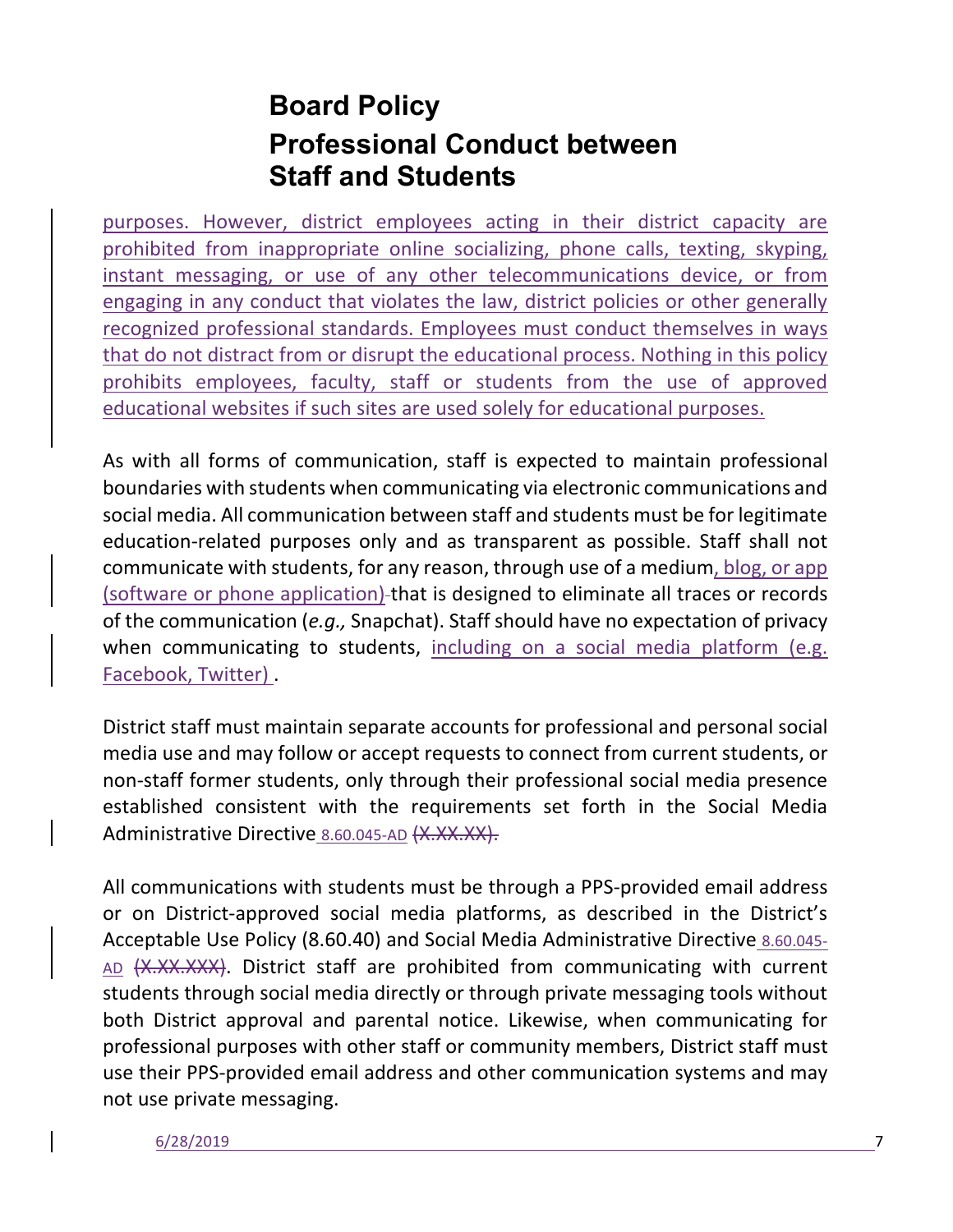The use of group text messaging has become a convenient tool for coaches and other staff working with students to relay information. Staff shall use this method of communication only with both District approval and parental notice. Text messages to individual students shall contain only information with a legitimate educational purpose

### *24.6. IN-PERSON INTERACTIONS*

### **• One-on-one access to students:**

There  $\frac{m}{v}$  will be times when staff members are alone with a students to discuss discipline or academic performance. When possible, Sstaff should avoid one-onone meetings with students out of the view of others and to take care to meet students in a public space, such as libraries or open classrooms, whenever possible. If this is not possible practical, staff members should meet in places observable by others, such as offices or classrooms with windows and unlocked, ajar doors. To maintain transparency, it is also good practice to let others know when and where meetings with a student will occur, *e.g.*, giving notice of when students can come in for additional help.

### **• Overly personal communication with students:**

While connecting with students and building  $\frac{1}{2}$  rapport is an important component to the staff-student relationship, staff should take care not to demonstrate or express professionally inappropriate interest in a student's personal life. Staff is expected to promote equitable treatment of healthy relationships with all students. If a student initiates discussions about the student's personal or family problems, staff are expected to seek guidance from appropriate staff such as their principal or school counselors. Staff should not encourage students to skip class or pull students out of class without a legitimate educational purpose.

Unless in a counseling or similar position or for a legitimate educational purpose, staff should not encourage students to disclose to them significant details about their personal or family problems or relationships. We also recognize that forming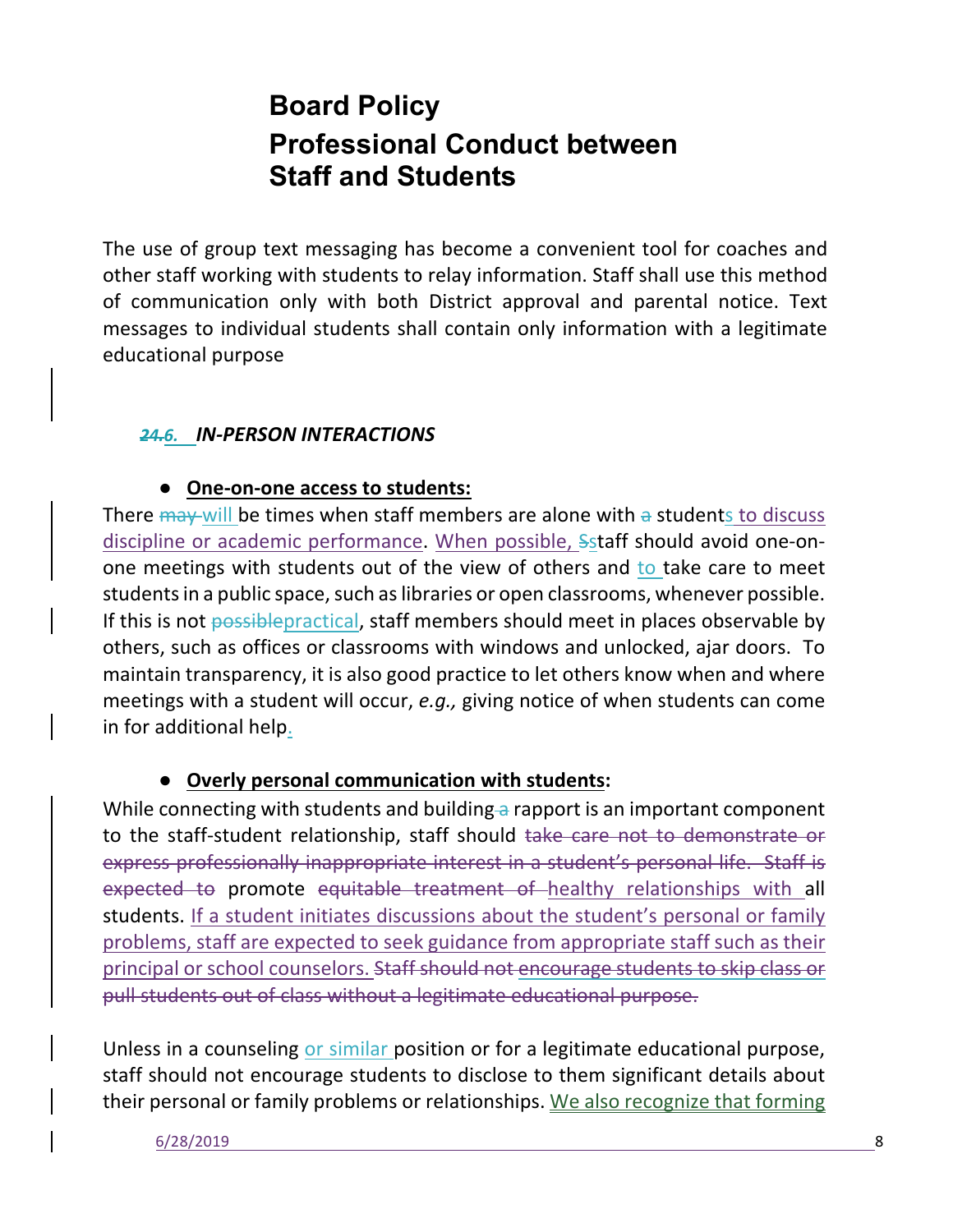a relationship with students is an important aspect of teaching; however, staff should not engage in these discussions with students when its purpose is to meet the staff's personal needs rather than the student's needs.

There are many times, however, when the request for personal information is for a legitimate educational purpose. For example, personal reflection, relationships, or experiences are often part of a journaling exercise, and this policy is not intended to interfere or impede with this type of educational activity. We also recognize that forming a relationship with students is an important aspect of teaching; however, staff should not engage in these discussions with students when its purpose is to meet the staff's personal needs rather than the student's needs.

Staff members are also expected to bring their concerns to their supervisor's attention when he/she has reason to believe a student is or may be becoming overly attached to or interested in them.

As with all forms of communication, staff is expected to maintain professional boundaries with students when communicating via social media. All communication between staff and students must be for legitimate education-related purposes only and as transparent as possible. Staff shall not communicate with students, for any reason, through use of a medium that is designed to eliminate all traces or records of the communication (e.g., Snapchat). Staff should have no expectation of privacy when communicating to students on a social media platform.

District staff must maintain separate accounts for professional and personal social media use and may follow or accept requests to connect from current students, or non-staff former students, only through their professional social media presence established consistent with the requirements set forth in the Social Media Administrative Directive (X.XX.XX).

All communications with students must be through a PPS-provided email address or on District-approved social media platforms, as described in the District's Acceptable Use Policy (8.60.40) and Social Media Administrative Directive (X.XX.XXX). District staff are prohibited from communicating with current students through social media directly or through private messaging tools without both

6/28/2019 9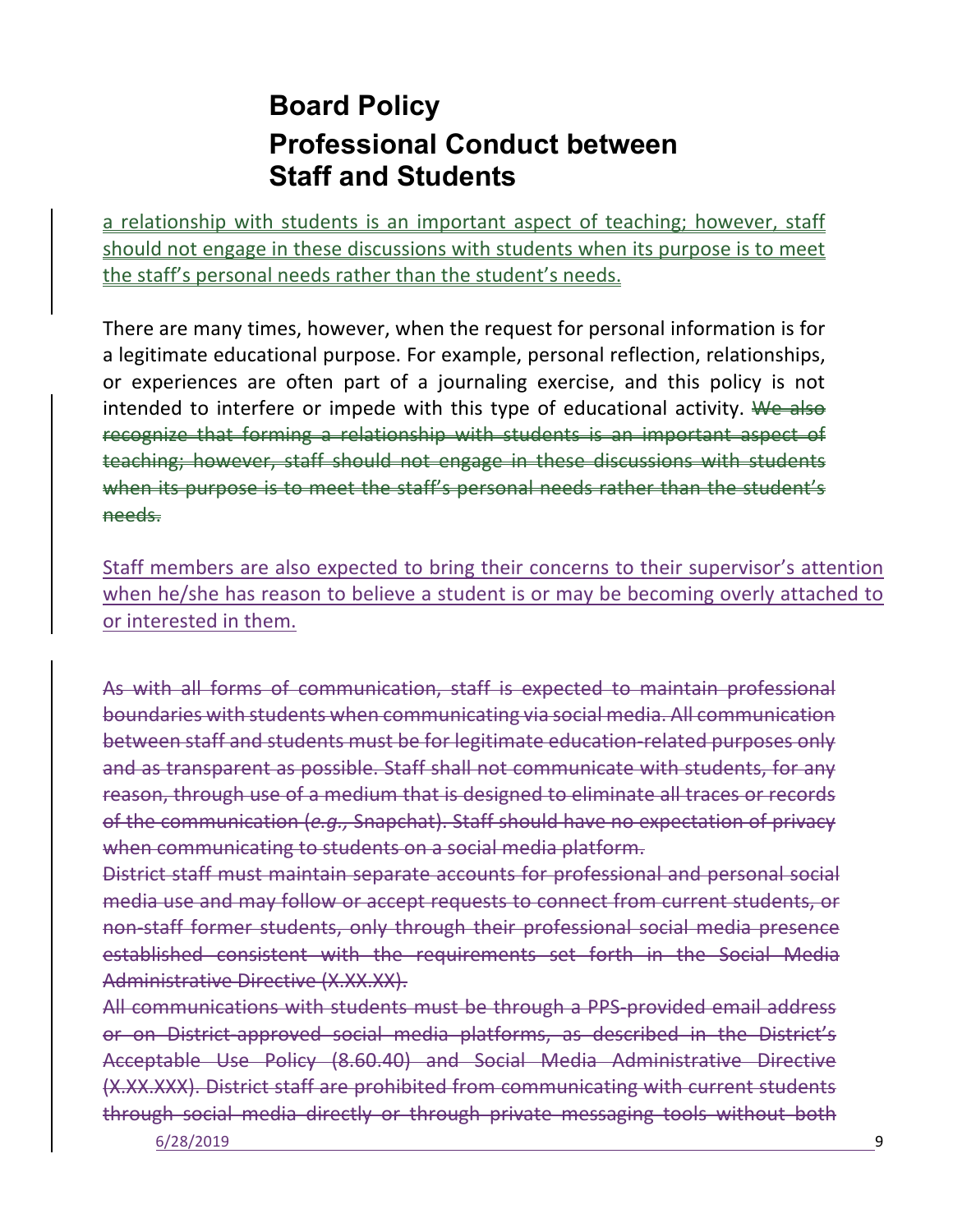District approval and parental notice. Likewise, when communicating for professional purposes with other staff or community members, District staff must use their PPS-provided email address and other communication systems and may not use private messaging.

The use of group text messaging has become a convenient tool for coaches and other staff working with students to relay information. Staff shall use this method of communication only with both District approval and parental notice. Text messages to individual students shall contain only information with a legitimate educational purpose and with notice to the District and to parents/guardians.

#### *. IN-PERSON INTERACTION:*

#### **• One-on-one access to students:**

There may be times when staff members are alone with a student. Staff should avoid one-on-one meetings with students out of the view of others and take care to meet students in a public space, such as libraries or open classrooms, whenever possible. If this is not possible, staff members should meet in places observable by others, such as offices or classrooms with windows and unlocked, ajar doors. To maintain transparency, it is also good practice to let others know when and where meetings with a students will occur, e.g., giving notice of when students can come in for additional help.

### **• Overly personal communication with students:**

While connecting with students and building a rapport is an important component to the staff- student relationship, staff should take care not to demonstrate or express professionally inappropriate interest in a student's personal life. Staff is expected to promote equitable treatment of all students. Staff should not pull students out of class without a legitimate educational purpose.

Unless in a counseling position or for a legitimate educational purpose, staff should not encourage students to disclose to them significant details about their personal or family problems or relationships. We recognize that forming a relationship with students is an important aspect of teaching; however, staff should not engage in these discussions with students when its purpose is to meet the staff's personal needs rather than the student's needs.

● **Traveling with or transporting students:**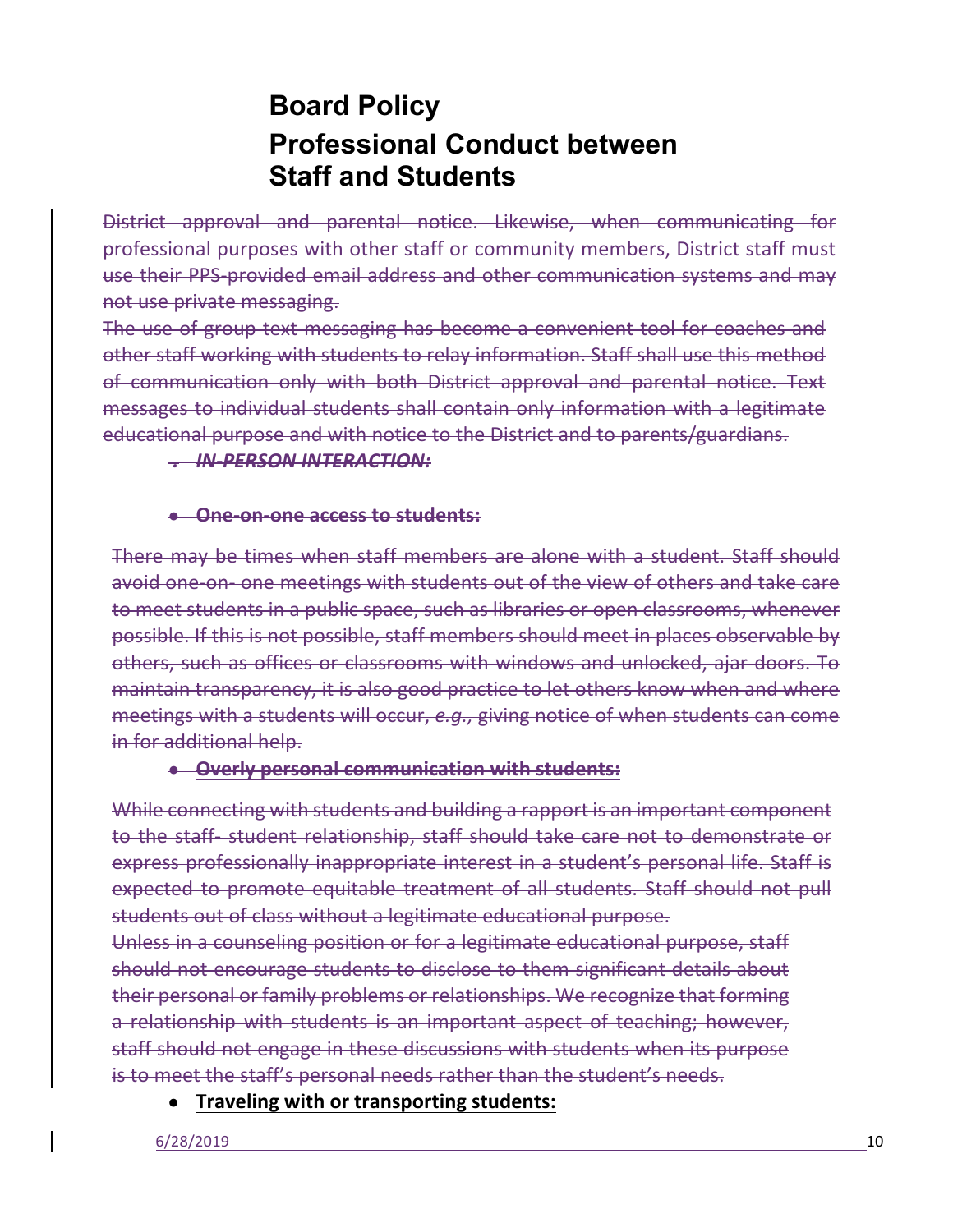Coaches, chaperones, and other staff should take care when transporting students to athletic events and other extracurricular activities. Staff needs to notify the District and the student's parent/guardian of the travel itinerary and may not transport students in a personal vehicle in a non-emergency situation without advance authorization by the District. (If an emergency situation arises that requires a staff member to transport a student without prior approval, the staff member shall alert a direct supervisor and the parent of the situation as soon as practicable.)

When traveling out of town, staff must follow the procedure outlined in the Field Trips Administrative Directive (6.50.011-AD). Staff is prohibited from entering a student's hotel room without another staff member or chaperone present, absent except in an emergency.

### **•** Physical contact with students

Staff should not touch students or initiate any physical contact without a legitimate educational purpose. For example, staff should not initiate hugs, touch student's torso or hair, or pat buttocks. There are times when staff have a legitimate educational purpose to initiate physical contact with a student, and noninvasive contact, such as "high fives" or fist bumps to acknowledge a job well done, for instance, are fine. In other instances, staff members may be required to assist an injured student or a student with special needs who requires physical assistance. Likewise, staff members may need to touch a student's arms or hands to redirect them in an activity. Coaches, music teachers, and other instructors may have a need for physical contact as a method of instruction. Staff needs to be aware of a student's physical boundaries and limit physical contact to only that which is necessary for a legitimate educational purpose. Any physical redirection of students must be pursuant to the District's Physical Restraint and Seclusion procedures. 

### **Physical contact with students:**

Staff should not touch students or initiate any physical contact without a legitimate educational urpose. For example, staff should not initiate hugs, touch student's torso or hair, or pat buttocks. There are times when staff have a legitimate educational purpose

6/28/2019 11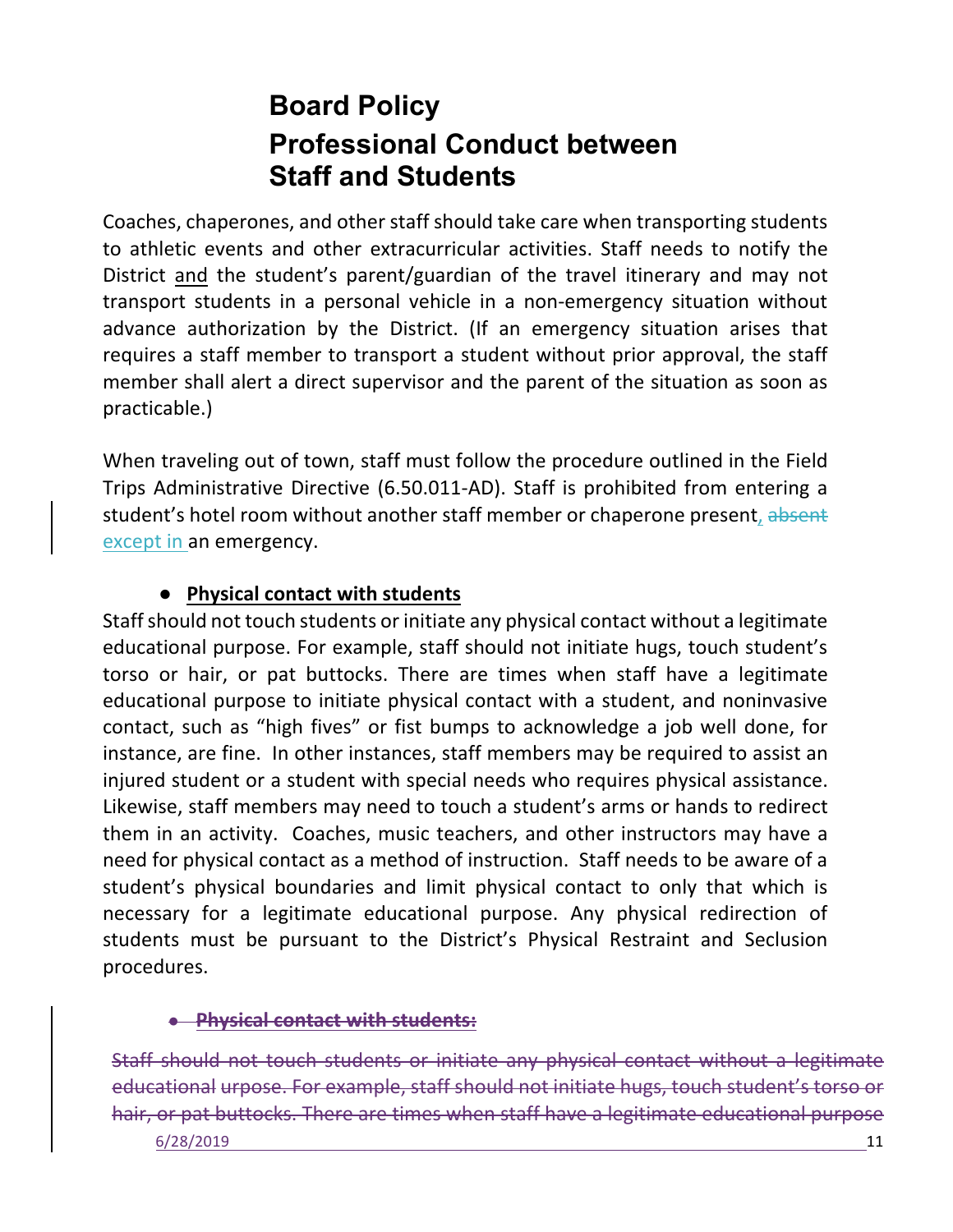to initiate physical contact with a student. For example, staff members may be required to assist an injured student or a student with special needs who requires physical assistance. Likewise, staff members may need to touch a student's arms or hands to redirect them in an activity.

Coaches, music teachers, and other instructors may have a need for physical contact as a method of instruction. Staff needs to be aware of a student's physical boundaries and limit physical contact to only that which is necessary. Any physical redirection of students must be pursuant to the District's Physical Restraint and Seclusion procedures.

### ● **Respecting student privacy:**

Staff must honor a student's physical and emotional boundaries unless the intrusion is necessary to serves a legitimate educational purpose or is in response to an emergency. For example, staff members should not invade a student's privacy by entering a restroom when a student is present unless it falls within a staff member's regular job duties under an established written protocol or to use it for a legitimate and intended purpose.

### **7.** EXCEPTIONS

An emergency or a legitimate educational purpose may justify deviation from professional boundaries set out in this policy. Staff shall be prepared to articulate the reason for any deviation from the requirements of this policy and must demonstrate that an appropriate relationship was maintained with the student at all times. Staff must ensure that any deviation is narrowly tailored to the circumstances and must report the deviation to their supervisor within 24 hours.

Under no circumstance will an educational or other reason justify deviation from the "Romantic and Sexual Relationships" section of this policy.

There may be circumstances where there is an appropriate pre-existing personal relationship between staff and a student's family that exists independently of the staff member's position with the District (e.g., when their children are friends). This policy is not intended to interfere with such relationships or to limit activities that are normally consistent with such relationships. Staff are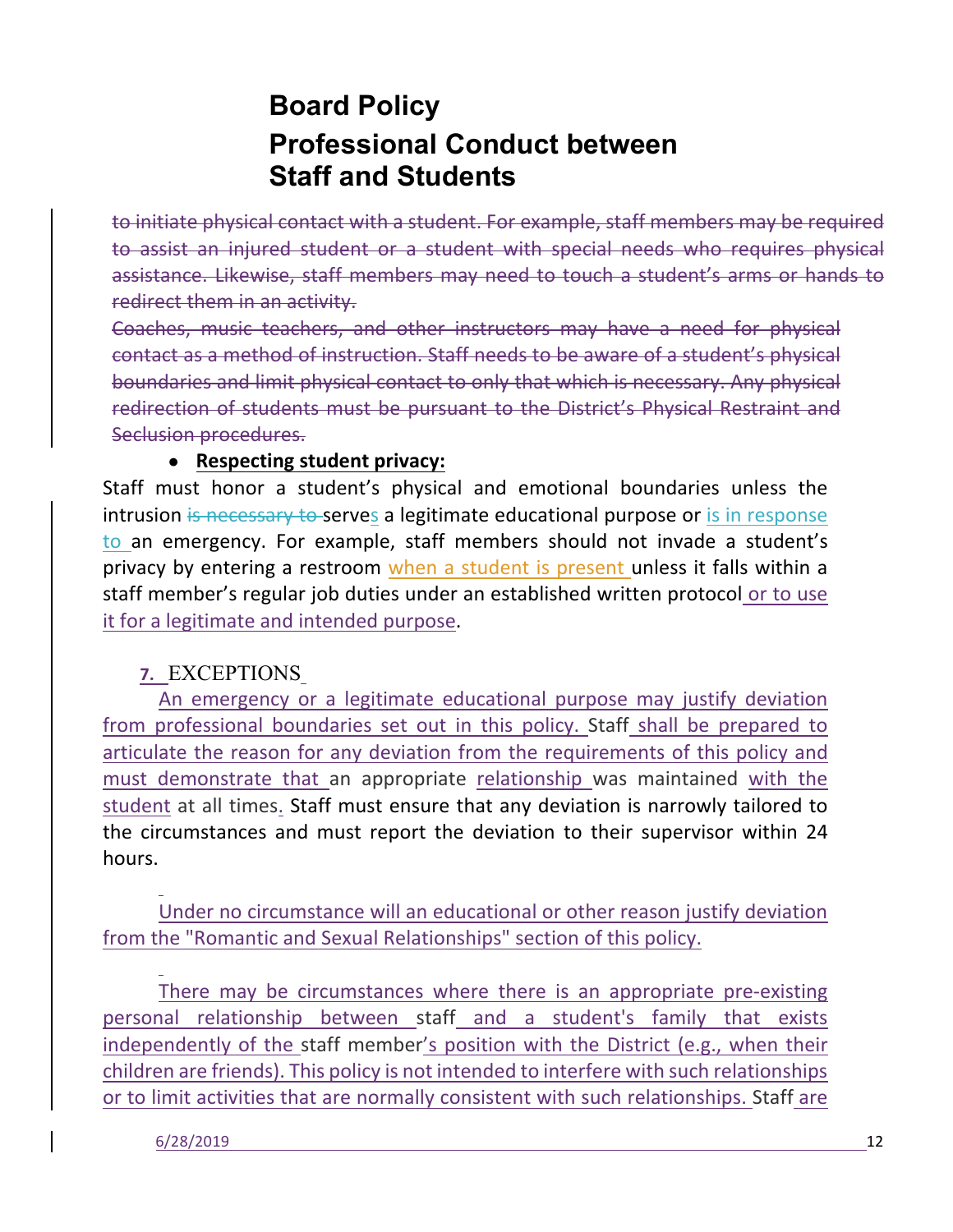strongly encouraged to maintain professional boundaries appropriate to the nature of the activity.

It is understood that staff may be involved in other roles in the community through civic, religious, athletic, scouting, private tutoring, or other organizations and programs whose participants may include District students. This policy is not intended to interfere with or restrict a staff member's ability to serve in those roles; however, staff are strongly encouraged to maintain professional boundaries appropriate to the nature of the activity with regard to all youth with whom they interact in the course of their community involvement.

An emergency or a legitimate educational purpose may justify a deviation from the professional boundaries set out in this policy. Any staff who deviates from the policy should be prepared to articulate the reason for the deviation and must demonstrate that an appropriate relationship was maintained with the student at all times. Staff must ensure that any deviation is narrowly tailored to the circumstances and must report the deviation to their supervisor within 24 hours. For purposes of this policy, "legitimate educational purpose" includes matters or communications related to teaching, counseling, athletics, extracurricular activities, safety, treatment of a student's physical injury or other medical needs, or other purposes within the scope of the staff member's job or volunteer duties. The District recognizes that a staff member may have a pre-existing personal relationship with a student's family that originated independently of the staff member's role at the District. This policy is not intended to interfere with or restrict the ability to maintain these healthy relationships; however, staff is strongly encouraged to maintain professional boundaries appropriate to the nature of the relationship.

### **8. DUTY TO REPORT POSSIBLE VIOLATIONS**

6/28/2019 13 Staff shall discuss issues with their building administrator or supervisor whenever they suspect or are unsure whether their conduct, or the conduct of other staff, is inappropriate or constitutes a violation of this policy. If the staff member is dissatisfied with the response of the building administrator or supervisor, he/she may bring it to the attention of the Chief of Human Resources. If the alleged behavior deals with harassment, intimidation, or bullying, the process in Policy No-----------. should be followed. The district will investigate anonymous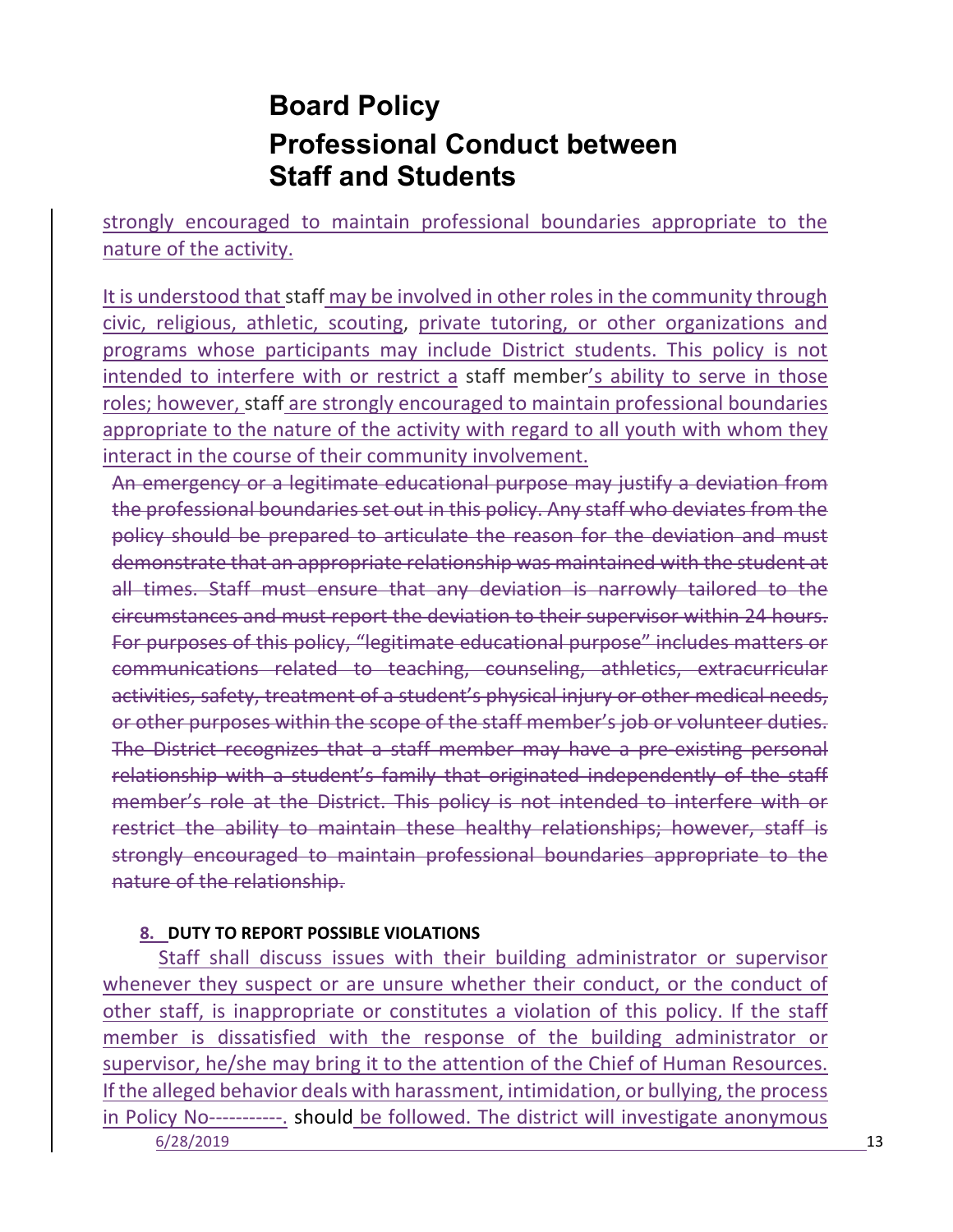complaints to the best of its ability.

Additionally, any staff member who has reasonable cause to believe that another staff member has engaged in sexual abuse with a student must fulfill the mandatory reporting requirements to the Department of Human Services.

r any other policies regarding grooming, sexual conduct, or sexual abuse of students, may be subject to discipline up to and including dismissal. Violations of this policy may result in disciplinary action up to and including dismissal, consistent with the District's policies, acceptable use agreement, and collective bargaining agreements, as applic

Employees whose conduct violates this policy or who fail to report violations of this policy, may face discipline and/or termination, consistent with the district's policies, acceptable use agreement and collective bargaining agreements, as applicable.

Violations of this policy by volunteers or contracted service providers may result in a prohibition from working or serving in school programs, trespass, or contract cancellation. The District shall notify law enforcement of any potentially unlawful conduct, as appropriate.

### Student/Parent and Guardian Reporting

Students and/or parents/guardians are strongly encouraged to notify the principal or other appropriate administrator if they believe a staff member may be engaging in conduct that violates this policy. Reports may be made anonymouslyAny staff member who has reasonable cause to believe that another staff member has engaged in grooming or sexual conduct with a student must immediately notify Human Resources and the Title IX Director. Additionally, any staff member who has reasonable cause to believe that another staff member has engaged in sexual abuse with a student must fulfill the mandatory reporting requirements to the Department of Human Services.

Staff who fail to report violations of this policy, or any other policies regarding grooming, sexual conduct, or sexual abuse of students, may be subject to discipline up to and including dismissal. Violations of this policy may result in disciplinary action up to and including dismissal, consistent with the District's policies, acceptable use agreement, and collective bargaining agreements, as applicViolations of this policy by volunteers or contracted service providers may result in a prohibition from working or serving in school programs, trespass, or